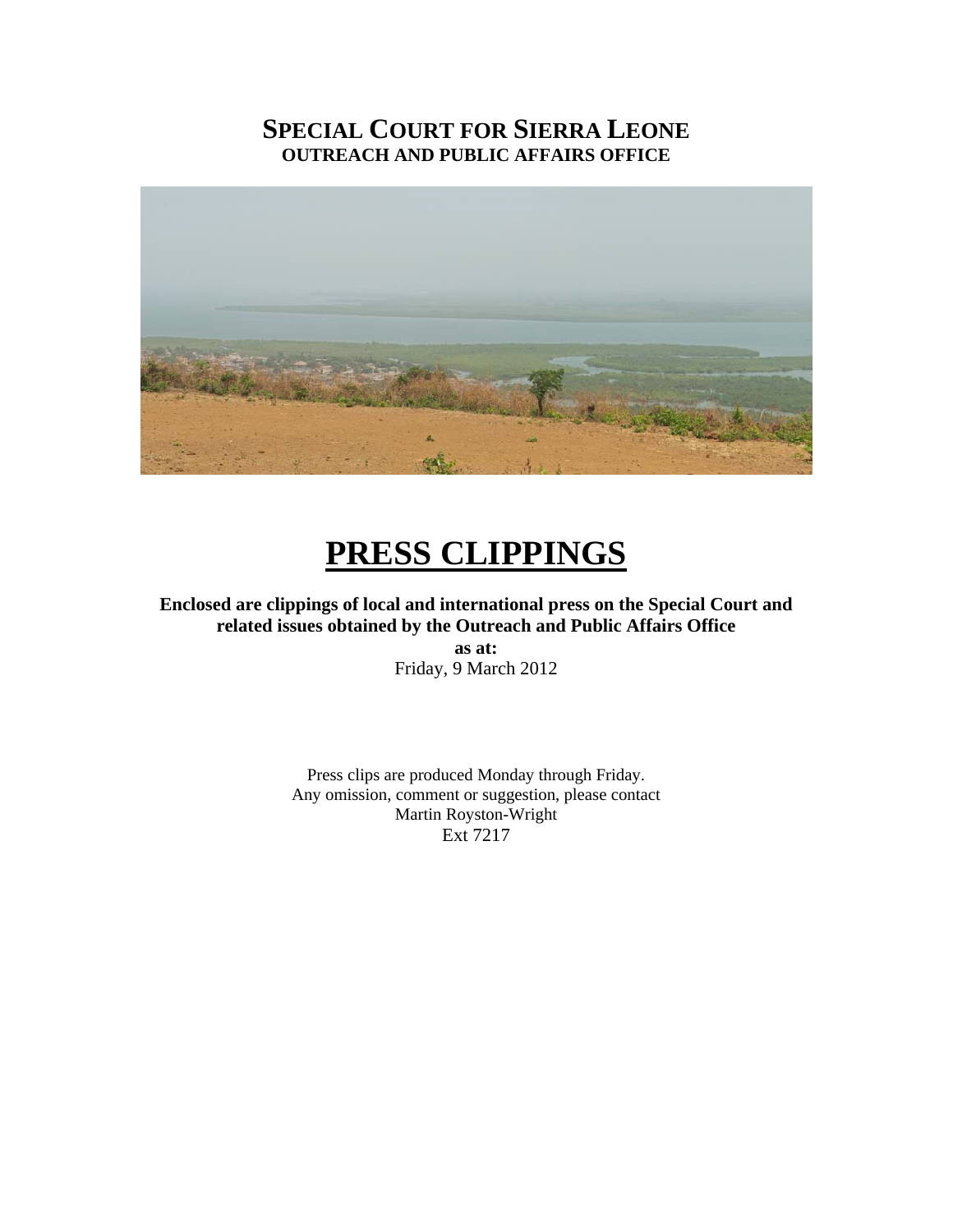| <b>International News</b>                                                          |              |
|------------------------------------------------------------------------------------|--------------|
| "Change Verdict Date"- Taylor Lawyers / The New Dawn                               | Pages 3-4    |
| Taylor Cries For Pension Benefit! / The New Dawn                                   | Pages 5-6    |
| Belgium / Senegal: World Court Should Order Habré Extradition / Human Rights Watch | Pages 7-8    |
| Rwanda: Archives for UN Genocide Tribunal to Remain in Arusha / The New Times      | Pages $9-10$ |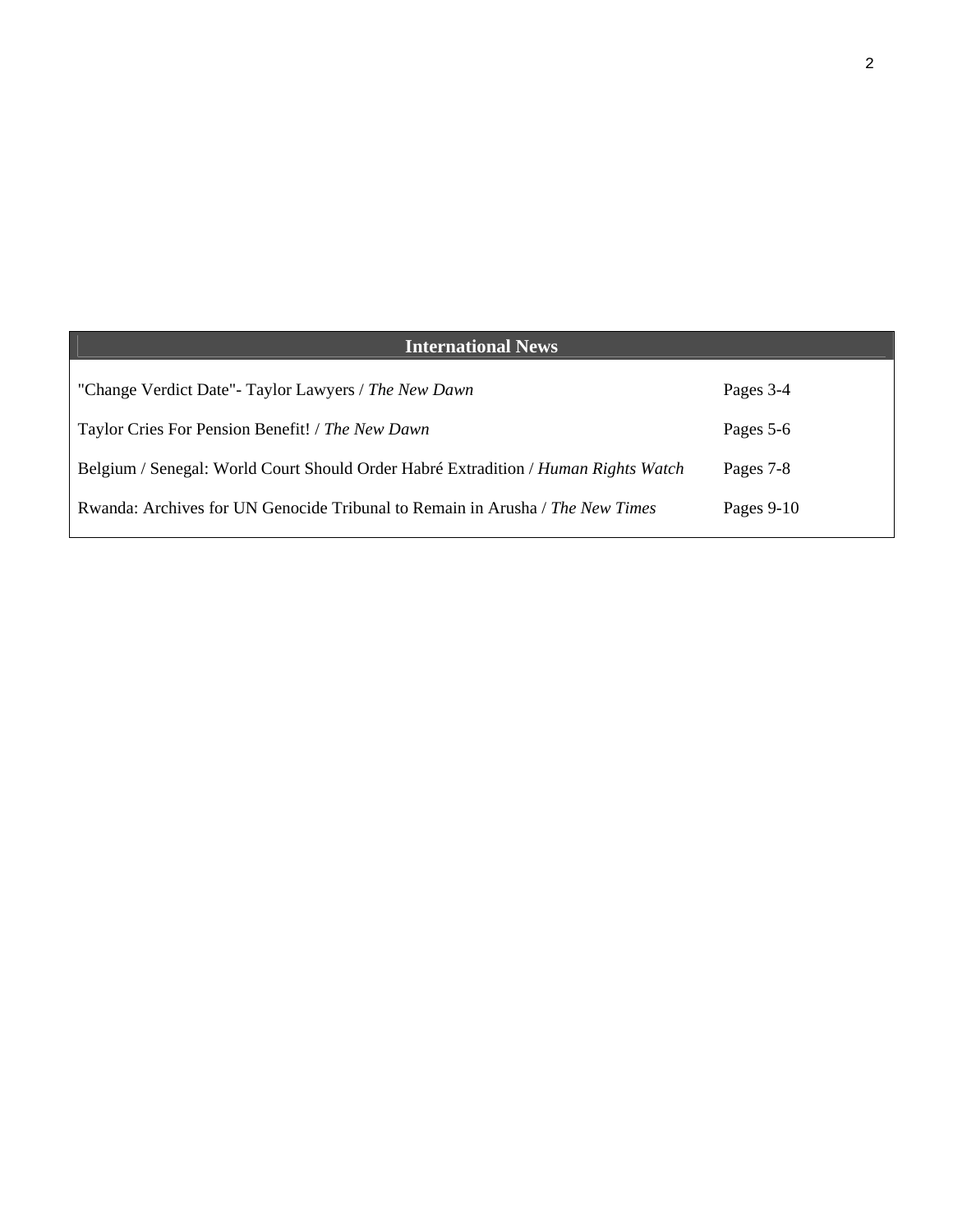#### **"Change Verdict Date"- Taylor Lawyers**

#### Othello B. Garblah

A request by lawyers representing ex-president Charles Taylor for a change of date in the delivery of judgment has sparked a serious disagreement between Defense and Prosecution lawyers in The Hague.

#### **Prosecution Says No Deal**

The UN-backed Special Court for Sierra Leone announced on March 1, 2012 that it will hand down its judgment in the protracted trial on April 26, 2012. But in a motion filed five days later before judges of the Sierra Leone Special Court, a copy of which is in the possession of this paper, Taylor's lead counsel Courtenay Griffiths request that the trial judgment date be pushed to April 30, due to his prior legal engagements on the 25 and 26 of April.

He also stated that the timing of the ruling, which is on the eve of Sierra Leone's Independence Day, is in bad taste because a conviction would make Taylor appear as an offering to the people of Sierra Leone.

"The defense submits that announcing the verdict at a time when the nation is in a festive mood and the streets are already thronged with people poses a direct security threat and runs counter to the Court's responsibility to maintain peace.

Thus, to the extent that the Trial Chamber might have considered these issues when determining the judgment date, the defense respectfully requests the chamber to reconsider its decision.

If, however, the date was deliberately chosen to coincide with the Independent Day Celebration, the Defense respectfully submit that the timing would appear to be in bad taste in the event of a conviction, the timing would give the impression that Taylor is being offer to the people of Sierra Leone as part of the Independent Day celebration," the defense said..

In their 19-points motion, the defense also argued that since June 2011, it has proactively requested the registry and the Trail Chamber to consult the parties prior to setting a date for judgment.

It said the request had been so owing to the fact that the legal services contracts for most Defense team members were temporarily suspended at the close of the proceedings in March 2011 and this compelled counsel to seek interim employment elsewhere, adding that they foresaw the potential that any judgment date set by Trail Chamber could conflict with prior legal commitments. "The defense thus beseeched the Court for prior consultations as to any possible date," the defense requested.

"Lead defense counsel is affected the most in this regard," Griffiths said, adding: "Lead Counsel is scheduled to represent another client in a High Court matter on 25 and 26 April 2012. This hearing has been scheduled since September 2011. As counsel had already committed himself, it is now too late to change this date; it is also too late for counsel to find a suitable replacement due to the complexities of the case and obligation to client."

But Prosecution lawyers have however objected to this request. In a response to the defense motion that was filed on March 7, 2012, the Prosecution has urged the judges to reject the defense request because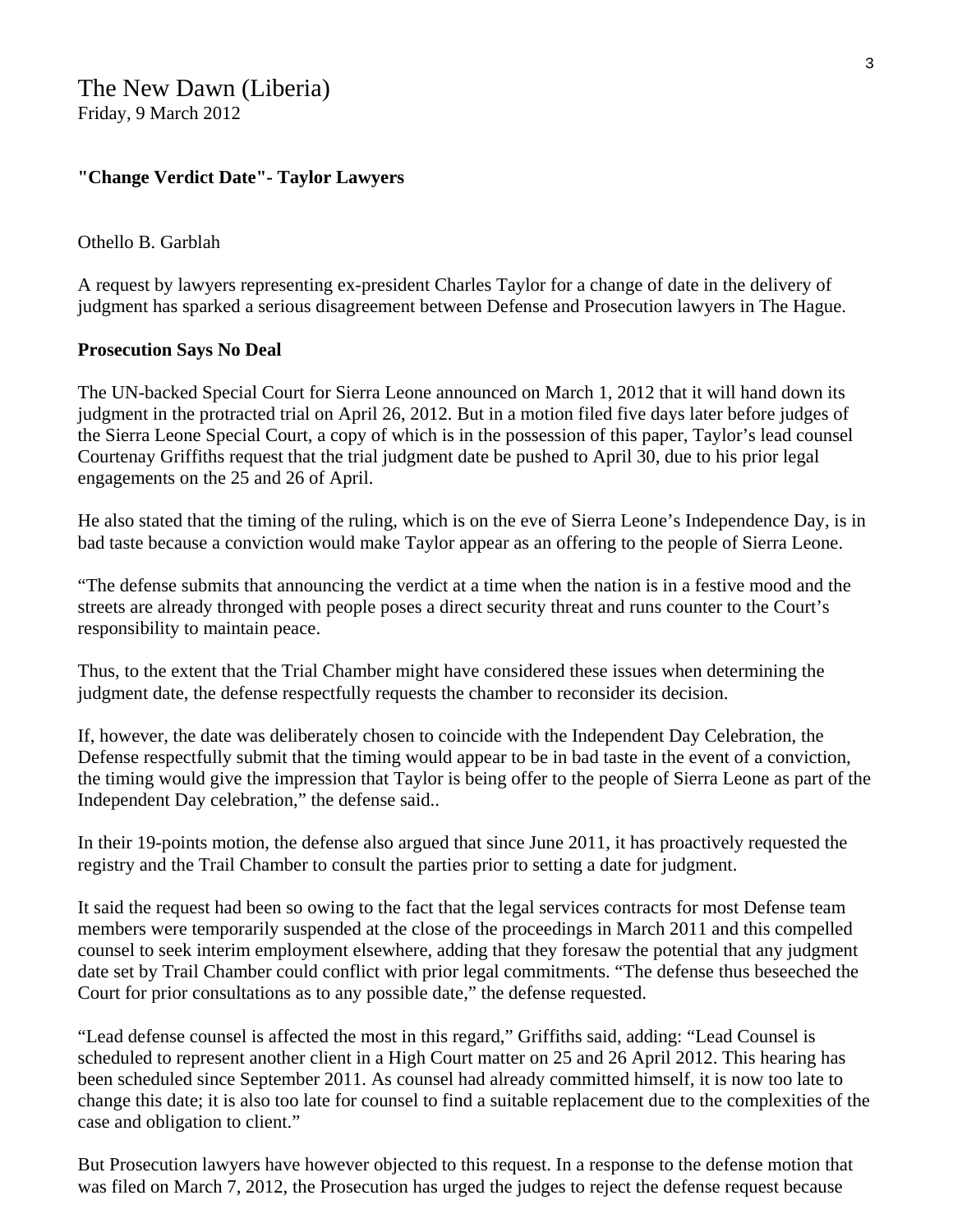"the Defense has failed to establish that the Accused would be prejudiced if the judgment in this case was delivered on 26 April 2012 as scheduled."

Prosecutors argued that if in fact the date for the delivery of judgment was moved from April 26, it will affect Mr. Taylor's right to a fair and expeditious trial. Prosecutors further argue that the Defense motion only talks about the absence of lead defense counsel and does not say anything about the presence or absence of other members of the defense team.

Prosecutors say it is safe to assume therefore that in the absence of lead defense counsel, co-counsel, and the Principal Defender will be present in court with capacity to give advice to Taylor if the need arises.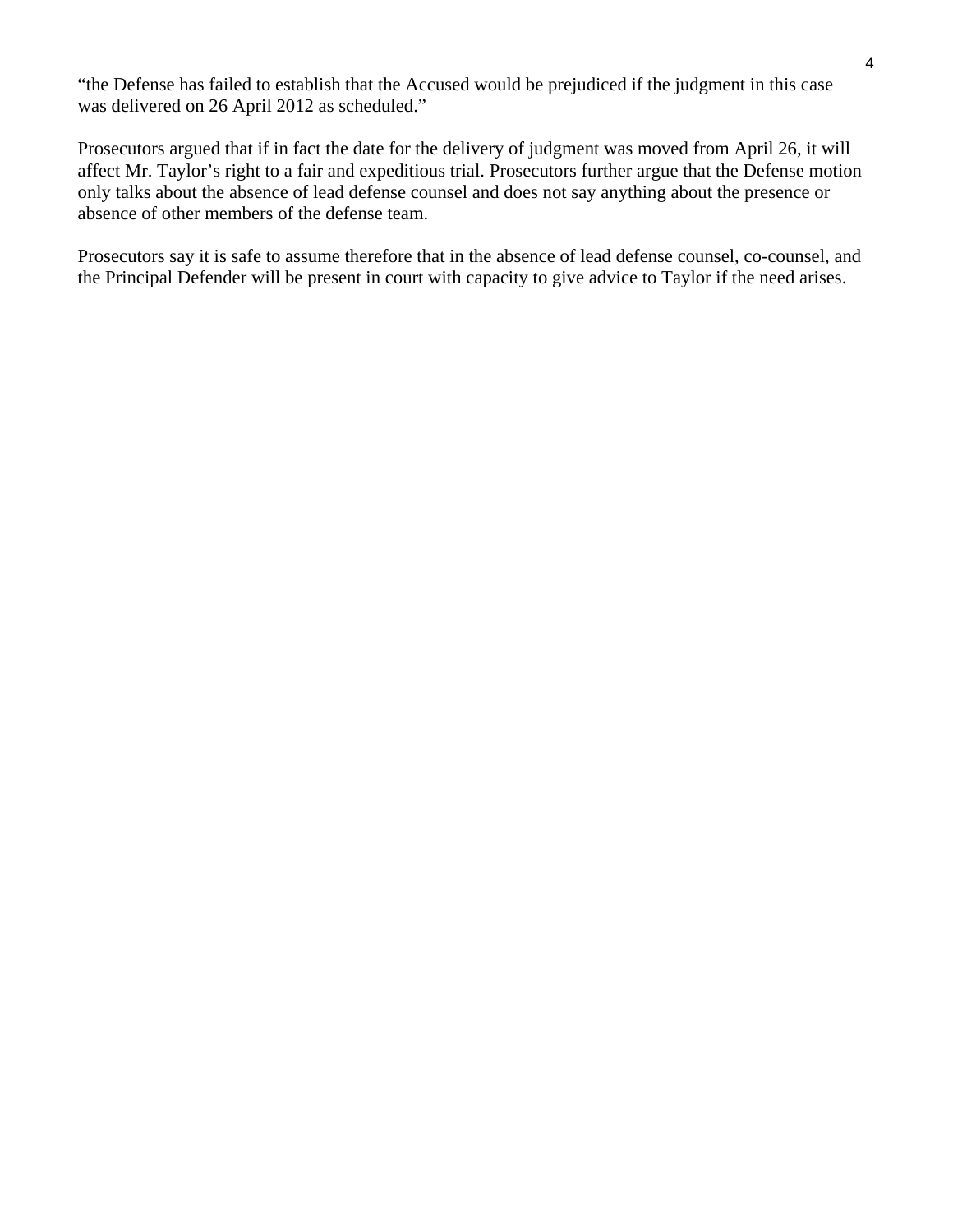#### The New Dawn (Liberia) Thursday, 8 March 2012

#### **Taylor Cries For Pension Benefit!**

#### Othello B. Garblah



Information available to this paper indicates that expresident Charles Taylor is s aid to be putting together a legal team to push for his severa nce benefits for services he rendered here as former president of the Republic of Liberia, an aide has disclosed.

Mr. Taylor currently faces 11 charges of war crimes and crimes against humanity for allegedly arming Sierra Leonean rebels. But he had since denied all charges.

The UN-backed Special Court for Sierra Leone prosecuting Taylor in The Hague announced last week that it will hand down verdict on April 26.

"Mr. Taylor has not received a dime from this government in terms of his pension benefits as former president," a Taylor's aide said. "Taylor told me sometime last month that he was getting a lawyer to pursue it (the case)," said the aide.

The aide said he finds it very difficult to understand why the Government of Liberia would be paying severance benefits to former transitional chairman Gyude Bryant and Taylor's successor Moses Blah, but would refuse to do same for Taylor himself.

The Taylor aide believes that his boss is not on trial for crimes in Liberia but rather in Sierra Leone and, therefore, he deserves his pension benefits as former head of state here.

One local lawyer, who is said to be linked to the pursuit of ensuring that Taylor gets his pension money denied the link, but questioned whether it is prudent to discuss the issue of Taylor's benefits in the press and not with the proper source.

"If it were true (meaning that I was Taylor's lawyer), I would be talking to the proper sources and not discussing this in the press," Cllr. Pear Brown-Bull told this paper Wednesday.

She further stated that assuming she was representing Taylor's interest, it would still not be proper to discuss the matter in the press because Taylor or the appropriate sources, including the Government, may not want the matter to be discussed in the press. On whether she thinks Taylor should be paid his pension money, Cllr. Bull said if the former president is entitled to it, then he should get it.

Efforts to get officials of the Liberian Government to comment on the issue proved futile, as newly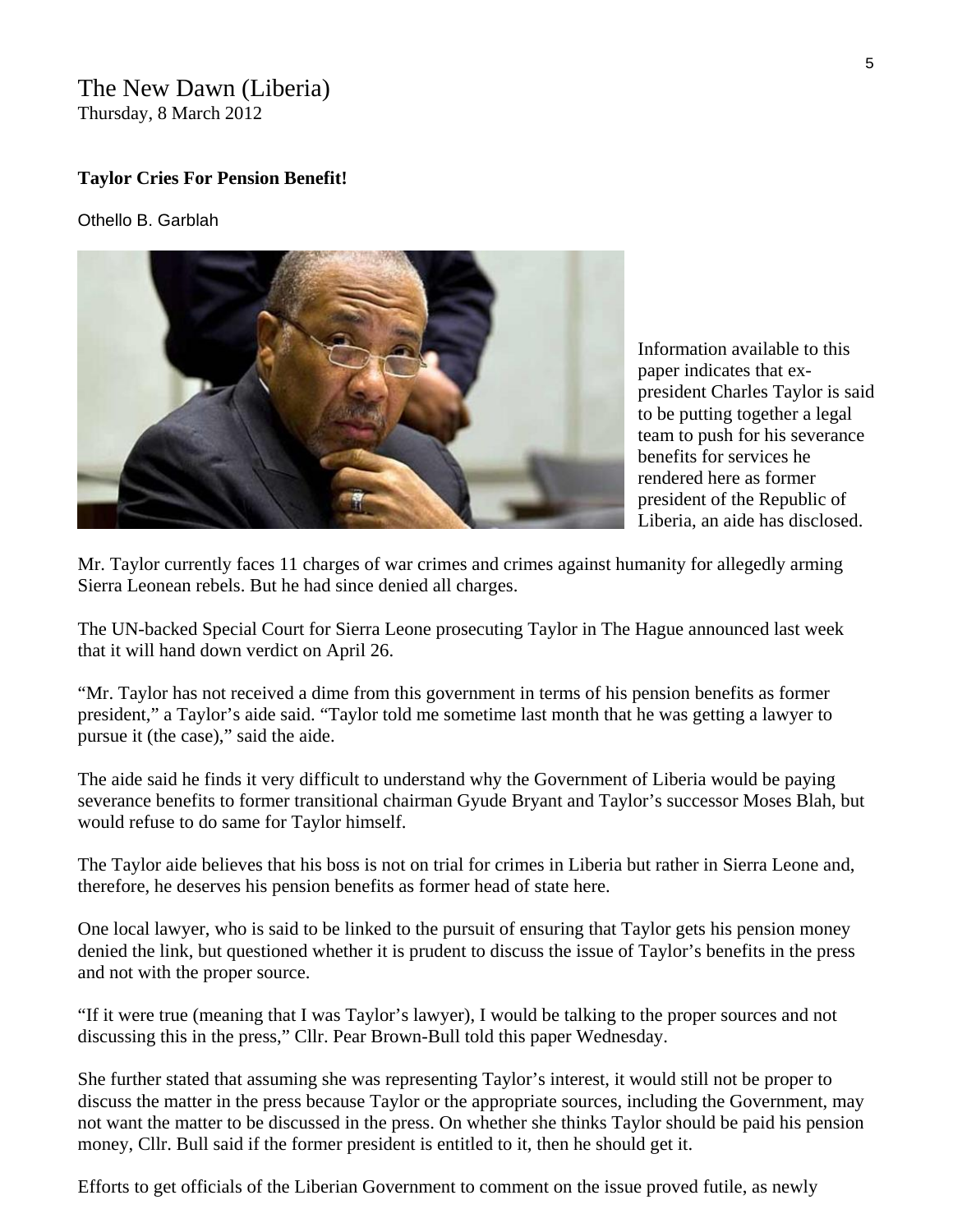appointed Presidential Press Secretary Jerolinmick Piah, who was preoccupied in knowing the source of the information rather than its veracity or falsity, when asked on Tuesday, only promised to get back to this paper after consulting with his boss. However, he failed to do so as at press time.

Information Minister Lewis Brown, a one-time National Security Advisor and Acting Foreign Minister under the Taylor regime, failed to return a call after this paper called, leaving a message with a female aide, who said he was in a meeting Wednesday. Taylor is the first former African head of state to be tried by an international court. If convicted, he could face a maximum life sentence.

The Special Court said last Thursday that the Judgment will be delivered at 11:00 a.m. on April 26 in a courtroom that belongs to the Special Tribunal for Lebanon in The Hague, where the Taylor trial has been taking place.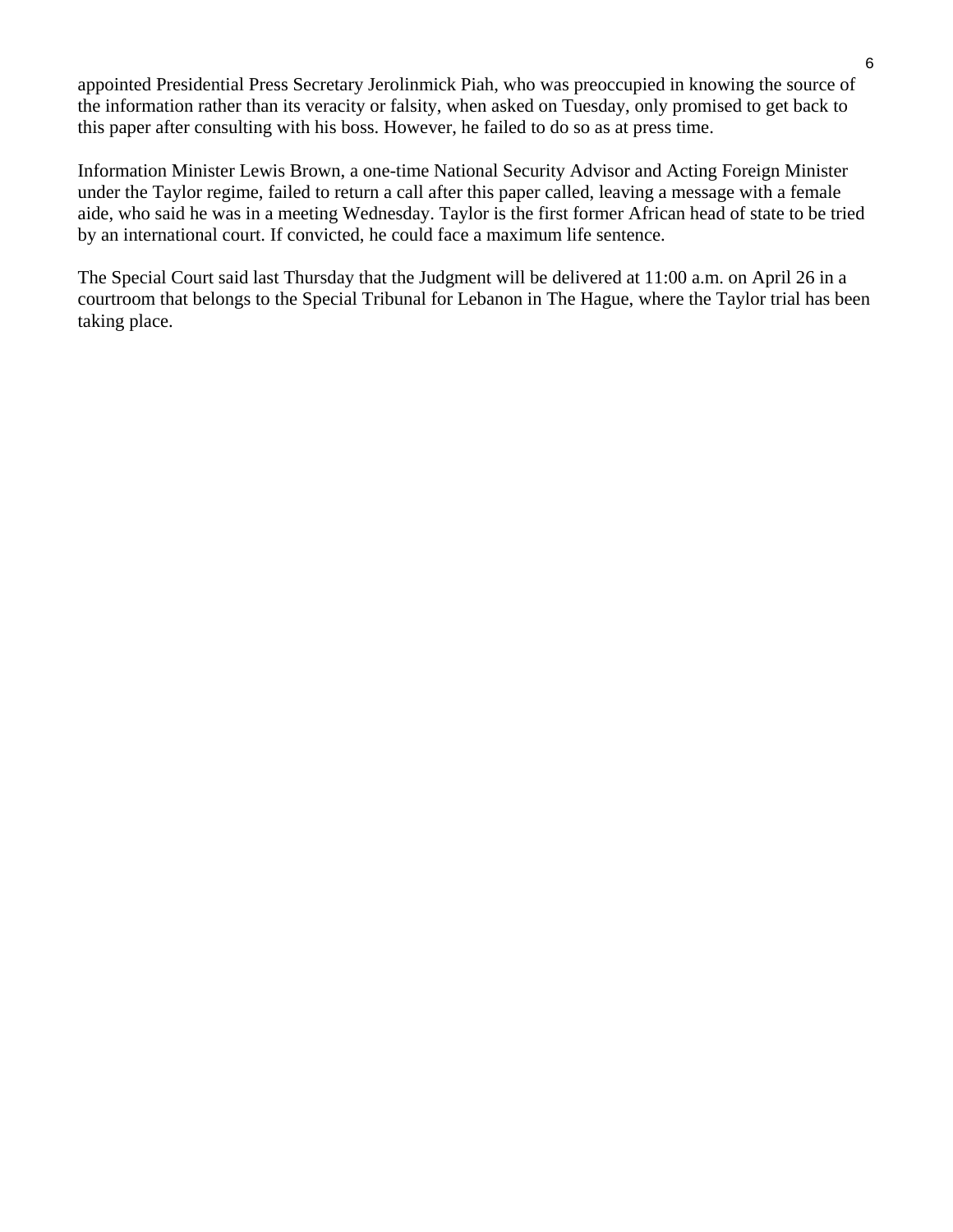### Human Rights Watch

Thursday, 8 March 2012

#### **Belgium/Senegal: World Court Should Order Habré Extradition**

Senegal Refuses to Prosecute Chad's ex-Dictator; Trial Should Move to Belgium

The International Court of Justice (ICJ) should order Senegal to extradite the former Chadian dictator Hissène Habré to Belgium, Human Rights Watch and Chadian victims groups said today.

Hearings on Belgium's application for an order requesting Senegal to move forward with Habré's prosecution or extradition are scheduled to begin at the court on March 12, 2012.

"The Senegalese government has made it quite clear that it will not prosecute Habré," said Souleymane Guengueng, who nearly died during almost three years of mistreatment in Habré's prisons before founding an association of victims to seek justice. "The International Court of Justice should order Senegal to send Habré to Belgium so we can finally have our day in court before all the survivors pass away."

Habré, 69, who has been living in Senegal for 21 years, is wanted by Belgium on charges of crimes against humanity, war crimes, and torture committed during his rule, from 1982 to 1990. Belgium recently filed its fourth request seeking Habré's extradition after Senegal rebuffed the first three, part of what Nobel Peace Prize winner Bishop Desmond Tutu has described as an interminable political and legal soap opera for the victims.

Under the UN Convention against Torture and Other Cruel, Inhuman or Degrading Treatment or Punishment, Senegal must either prosecute or extradite Habré. In papers filed with the International Court of Justice, Senegal contends that it still intends to prosecute Habré. Senegalese officials, however, including President Abdoulaye Wade, have on numerous occasions publicly ruled out putting Habré on trial.

During 2011, Senegal's foreign minister, Madické Niang, said time and again that Habré would not be tried in Senegal. In July, Wade announced that he was expelling Habré to Chad – where he has already been condemned to death in absentia for unrelated crimes – only to retract that decision in face of an international outcry. In announcing the retraction, Senegal's foreign minister again ruled out holding Habré's trial in Senegal.

The government of Chad also announced in July that it was in favor of extraditing Habré to Belgium. In 2002, the Chadian government waived Habré's immunity so he could be prosecuted in Belgium.

Habré was first indicted in Senegal in 2000, but after political interference by the Senegalese government, Senegalese courts held that they had no jurisdiction to prosecute Habré for extraterritorial crimes. They said Senegal had not incorporated provisions of the Torture Convention requiring states to establish their jurisdiction over acts of torture committed abroad when the alleged perpetrator is in their territory. The decision and the surrounding political interference were denounced by UN rapporteurs on torture and judicial independence.

Other victims of Habré, including several Belgian citizens, then filed a case against Habré in Belgium. After four years of investigation, a Belgian judge in September 2005 requested Habré's extradition. A Senegalese court ruled that it lacked jurisdiction to decide on the extradition request, however.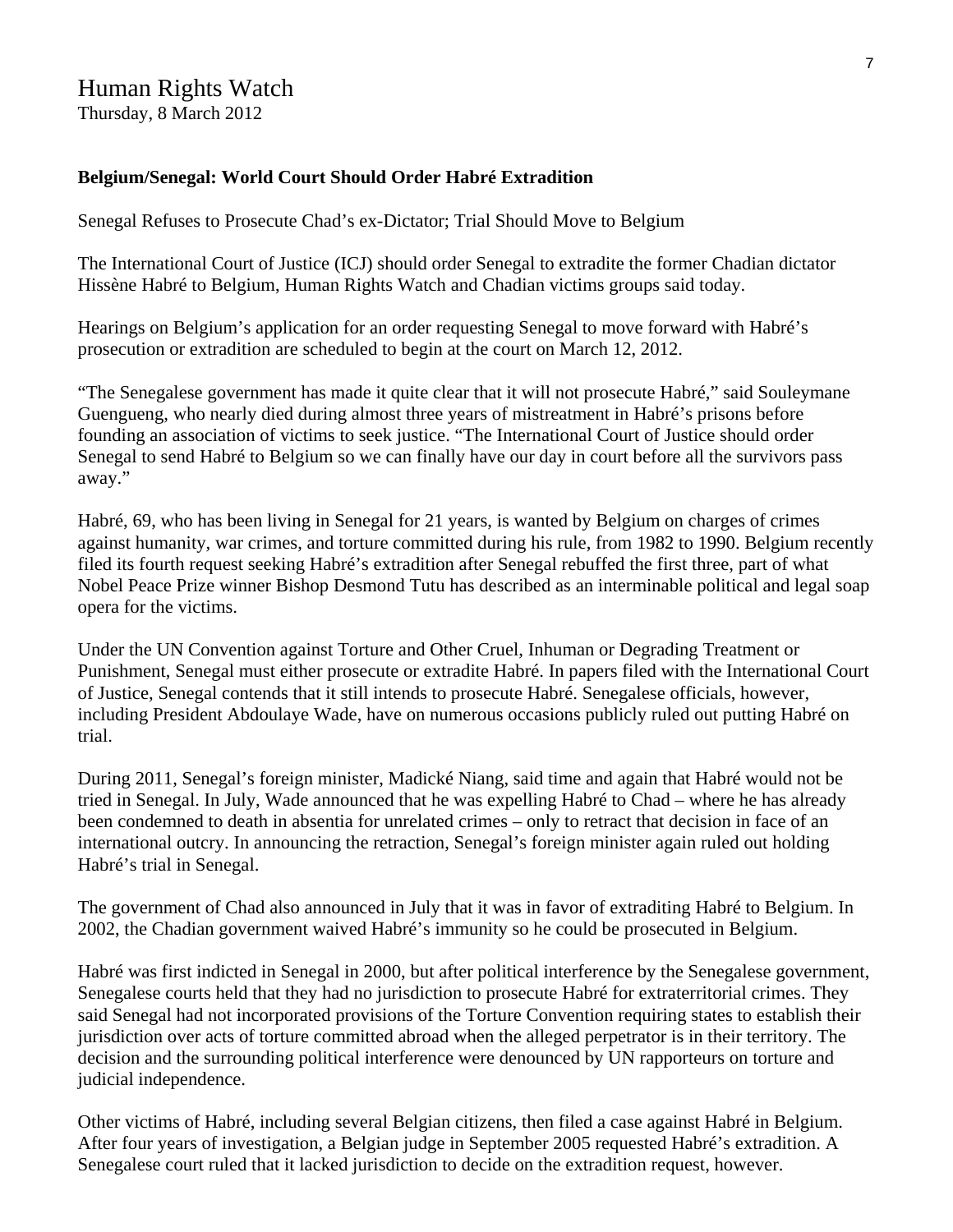Senegal then asked the African Union "to indicate the jurisdiction which is competent to try this matter." When the African Union called on Senegal to prosecute Habré "on behalf of Africa," Wade accepted. The next four years were taken up with wrangling over the trial budget and framework.

As negotiations dragged on, and after Wade threatened to let Habré leave Senegal, Belgium filed suit against Senegal at the ICJ in February 2009. In May 2009, in response to a request from Belgium for the indication of provisional measures, Senegal formally pledged not to allow Habré to leave Senegal pending the ICJ's final judgment.

In November 2010, the Court of Justice of the Economic Community of West African States (ECOWAS) held that Habré's trial should be carried out by "a special ad hoc procedure of an international character." Later that month, nations coming together at a Donors Round-Table fully funded the projected trial budget while the African Union responded to the ECOWAS court decision by proposing a special court within the Senegalese justice system with some judges appointed by the African Union. In May 2011, however, Senegal withdrew from negotiations with the African Union over creation of the court.

Since then, a Senegalese appeals court has refused to rule on two more Belgian extradition requests because it concluded that the legal papers were not in order. In both cases, the Senegalese government apparently did not transmit the Belgian legal papers intact to the court.

"The Senegalese government has given the victims the run-around for 21 years, and is now trying to pull the wool over the ICJ's eyes," said Jacqueline Moudeïna, lawyer for the victims and president of the Chadian Association for the Promotion of Human Rights. "The ICJ should call a halt to Senegal's shenanigans."

The ICJ, which sits in The Hague, is the United Nations' highest court. The court deals generally with cases between UN member states and it has no jurisdiction to prosecute individuals. Its rulings can be legally binding on states.

Belgium's application charges that Senegal has violated the Torture Convention and its obligations under customary international law by failing to prosecute or extradite Habré.

In May 2006, the United Nations Committee against Torture found that Senegal had violated the Torture Convention and called on Senegal to prosecute or extradite Habré. In July 2011, Navi Pillay, the UN high commissioner for human rights, reminded the Senegalese government that "[i]t is a violation of international law to shelter a person who has committed torture or other crimes against humanity, without prosecuting or extraditing him." In November 2011, the Committee against Torture's rapporteur again reminded Senegal of its obligations.

In July 2011, the Chadian government complained that "[w]hile some victims have died and others wait for over two decades for justice, Hissène Habré, accused of extremely serious crimes, continues to enjoy his comfortable exile in Dakar, Senegal."

The public hearings at the ICJ will extend until March 21. A ruling is not expected for a few months.

Habré ruled Chad from 1982 until he was deposed in 1990 by President Idriss Déby Itno and fled to Senegal. His one-party regime was marked by widespread atrocities, including waves of ethnic campaigns and systematic torture. Files of Habré's political police, the Direction de la Documentation et de la Sécurité (DDS), which were discovered by Human Rights Watch in 2001, reveal the names of 1,208 people who were killed or died in detention and 12,321 victims of different human rights violations.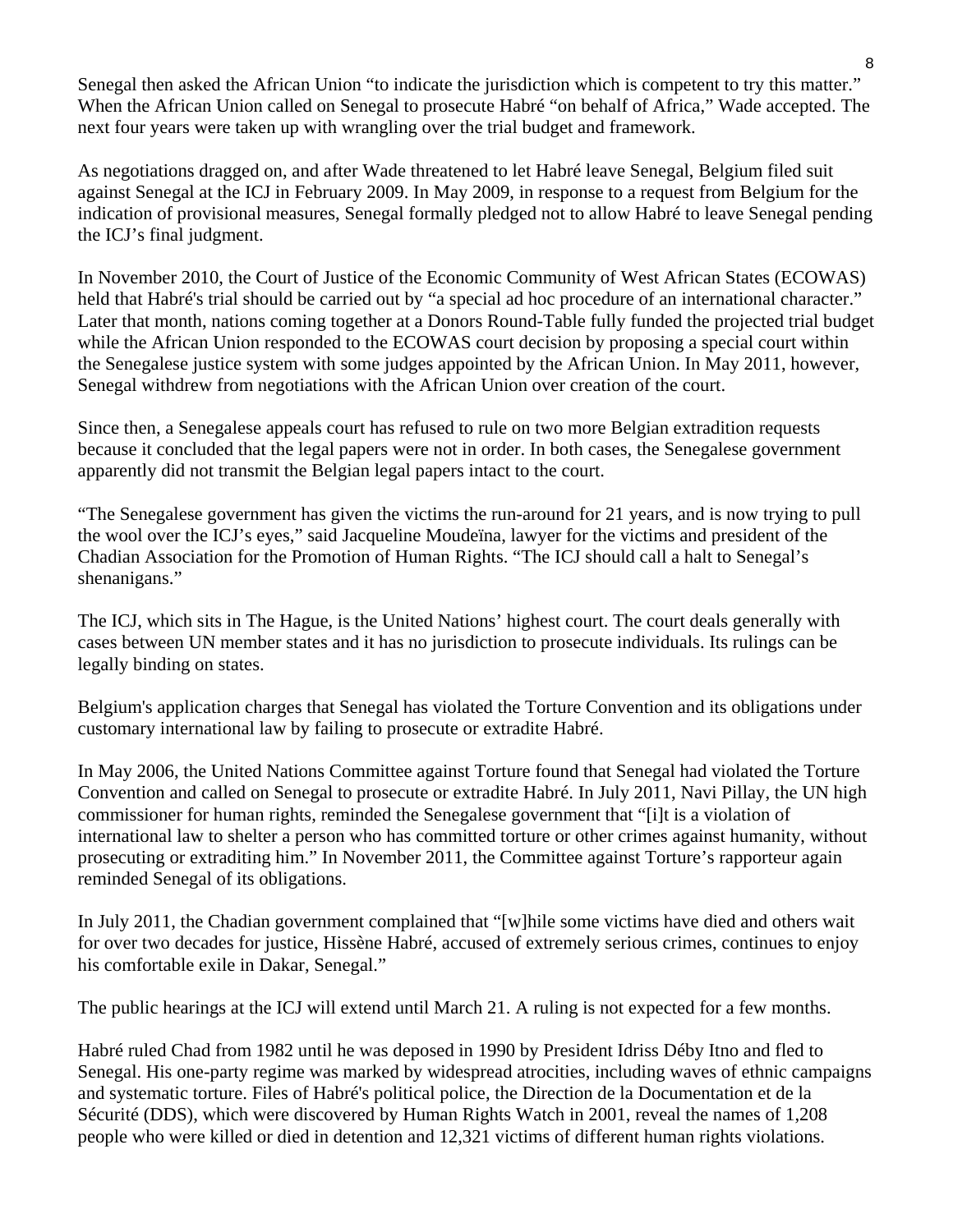#### **Rwanda: Archives for UN Genocide Tribunal to Remain in Arusha**

By Edwin Musoni

The United Nations Security Council voted to retain the archives of the International Criminal Tribunal for Rwanda (ICTR) in Arusha, Tanzania.

The development was announced, yesterday, by the spokesman of the ICTR, Roland Amoussouga, during a news briefing in Kigali.

"The UN Security Council resolved that the archives of the court will be handled by the residual mechanism. However, Rwandans should know that all unsealed information will still remain accessible on the website of ICTR," said Amoussouga.

On December 22, 2010, the Security Council voted to establish the International Residual Mechanism for Criminal Tribunals. Resolution 1966 establishes separate Mechanisms for the International Criminal Tribunal for the Former Yugoslavia (ICTY) and ICTR to be located in the Hague and Arusha, respectively.

According to Amoussouga, the Mechanism for the ICTR will continue the "jurisdiction, rights and obligations, and essential functions" of the ICTR beginning July 1, 2012.

"Rwandans should take full advantage of Umusanzu mu Bwiyunge (contribution to reconciliation), the Information and Documentation Centre of the ICTR, which has a lot of important information," he said.

Based in Kigali, the centre holds public information on ICTR activities and documentation. According to the spokesman, nine other centres will soon be set up in various parts of the country.

Although the ICTR repository is not coming to Rwanda, Kigali had prepared the National Commission for the Fight Against Genocide (CNLG) to host of the archives.

Speaking to The New Times, Rwandan judicial officials were not happy with the UNSC decision but remained optimistic that the final destination of the repository will be in the country since it's about the 'history of Rwanda'.

"Under the Residual Mechanism, it is not the final decision... it is unreasonable to retain the archives in the Arusha during the residual mechanism work, but when the ICTR closes completely, then the archives should be brought to the original home, Rwanda," said the Minister of Justice, Tharcisse Karugarama.

"The archives are about the history of Rwanda and should be based here where the crimes were committed," he added.

Part of the information in the archives may be referred to or used by the Rwandan prosecution to prosecute some Genocide suspects still at large and not wanted by the ICTR.

Prosecutor General, Martin Ngoga, equally expressed interest in the archives being brought to Rwanda.